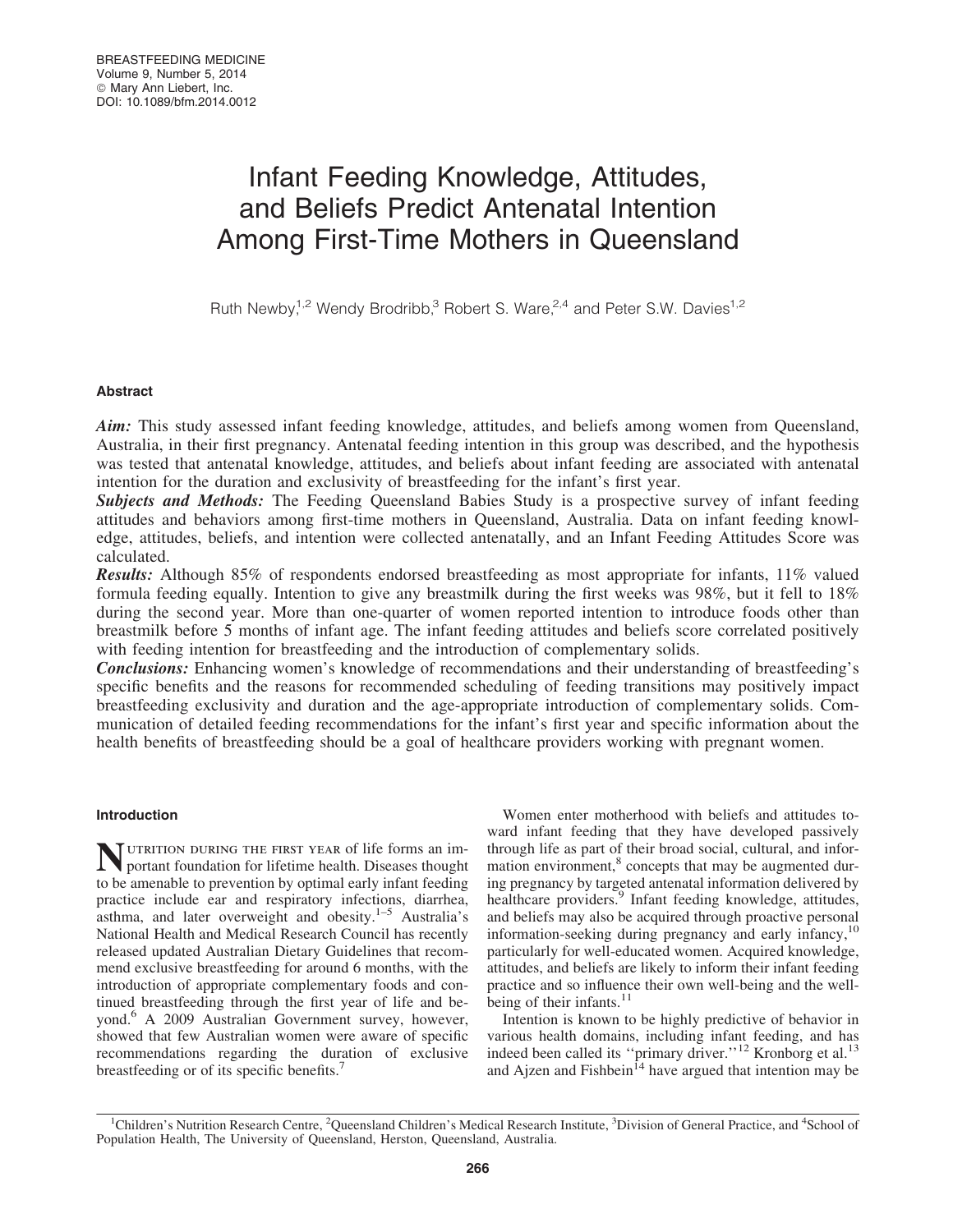## INFANT FEEDING ATTITUDES PREDICT INTENTION 267

described by systematically related primary variables, which include attitudes and beliefs. Investigators using the theory of planned behavior as a theoretical scaffold have confirmed its concepts of belief, attitude, self-efficacy, and perceived social norm to be relevant and applicable to infant feeding.<sup>15–20</sup> Between infant feeding intention and its implementation, however, numerous highly individual factors are known to intervene during the first year of life, $^{21}$  many of which are the subject of research and program development. Infant feeding intention and its antecedents are thus the primary opportunity for antenatal intervention in improving rates of breastfeeding duration and exclusivity.

Whether there is a link between infant feeding knowledge, beliefs, and attitudes and the intention for the exclusivity and duration of breastfeeding among pregnant women is not clear from research, and little evidence exists regarding the relationship between beliefs and attitudes about the benefits of breastfeeding and intention for the introduction of other foods and fluids. The aim of this study is to describe primiparous Australian women's knowledge, attitudes, and beliefs around infant feeding and to investigate the extent to which they predict intention for breastfeeding duration and exclusivity.

## Subjects and Methods

This report presents cross-sectional antenatal data from the Feeding Queensland Babies Study, a prospective questionnaire-based birth cohort study of infant feeding attitudes and behaviors among first-time mothers in Queensland, Australia. Data were collected between June 2010 and March 2012. Participants were healthy, primiparous women 18 years of age and older and resident in Queensland. Recruitment was by convenience sampling at a public event for expecting mothers, by word of mouth and social and traditional media.

#### **Measures**

A prenatal questionnaire was posted to participants from 5 months of pregnancy with an information sheet, consent form, and reply-paid envelope. E-mail reminders were sent to women and included a link to request a replacement questionnaire. Completed questionnaires were entered into Checkbox software (Checkbox Survey Solutions, Inc., Watertown, MA).

A demographic questionnaire was sent to all participants through Checkbox software between November 2010 and April 2011. Reminders were sent to nonresponders on three occasions. The study was approved by the Behavioral and Social Sciences Ethical Review Committee of The University of Queensland (protocol number 2009001237).

## Survey construction

Questionnaires used for this research are from the Infant Feeding Practices Study II  $(IFPSII)^{22}$  developed in the United States by the Food and Drug Administration in collaboration with the Centers for Disease Control and Prevention and were minimally adapted for use with an Australian population. The prenatal questionnaire gathered data on women's antenatal knowledge of Australian infant feeding recommendations and women's infant feeding intentions through the first year and contained demographic, attitudinal, and behavioral items. This article reports data from the prenatal and demographic questionnaires.

#### Survey content

We used seven questions to investigate women's prenatal infant feeding knowledge, attitudes, and beliefs. All questions are listed in Table 1. One question addressed opinion on the best way to feed a baby, and six used a 5-point Likert Scale to record agreement with statements about the value of breastfeeding. ''Infant formula is as good as breastmilk'' was reverse-scored so that in common with other items the most correct response elicited the highest score. Scores for Likert questions were summed and divided by 6 to create an IF Attitudes Score for each participant.

Maternal infant feeding intention was elicited by three questions dealing with intended duration and exclusivity of breastfeeding (listed in Table 1). Data for infant age at which any breastfeeding was expected to cease were recoded as <13 months/13–24 months, to reflect adherence with recommendations.<sup>23</sup> Feeding method variables were dichotomized to reflect adherence/nonadherence with recommendations and recoded as follows: intended feeding method in the first weeks (breastmilk only/other), infant age at introduction of foods and fluids other than breastmilk  $(<5/5+$  months), and ''The best way to feed a baby'' (breastfeeding only/other).

Maternal age was dichotomized to 18–24 years and 25–40 years, to allow investigation of reported trends for younger mothers to introduce non-milk foods earlier than older mothers.<sup>24,25</sup> Other characteristics investigated were maternal education level (less than a bachelor's degree/bachelor's degree or higher) and socioeconomic status (SES). To measure SES, postcode of residence was converted to a Socio-Economic Indexes for Areas (SEIFA) score.<sup>26</sup> SEIFA is an index developed by the Australian Bureau of Statistics that ranks areas in Australia according to relative socioeconomic advantage and disadvantage. We dichotomized SEIFA at the median.

#### Data analysis

Summary statistics are reported as frequencies and percentages. Cronbach's alpha was calculated from the six Likert-style questions investigating knowledge, attitudes, and beliefs about breastfeeding to develop the infant feeding knowledge, attitudes, and beliefs score. We have for brevity called this the ''IF (infant feeding) Attitudes Score,'' although it represents aspects of infant feeding knowledge, attitudes, and beliefs. Responses to these questions, and the IF Attitudes Score, are reported as mean (SD) values. Logistic regression was used to compare a mother's knowledge, attitudes, and beliefs about infant feeding with her intended feeding method during the infant's first weeks, duration of any breastfeeding, and the intended timing of introduction of foods other than breastmilk. Results are reported as odds ratios (ORs) and 95% confidence intervals (CIs). Logistic regression was also used to compare IF Attitudes Score with intention for duration of exclusive and any breastfeeding. Linear regression was used to compare mean IF Attitudes Score across demographic groupings. Analyses were performed using SPSS version 15.0 software (SPSS Inc., Chicago, IL).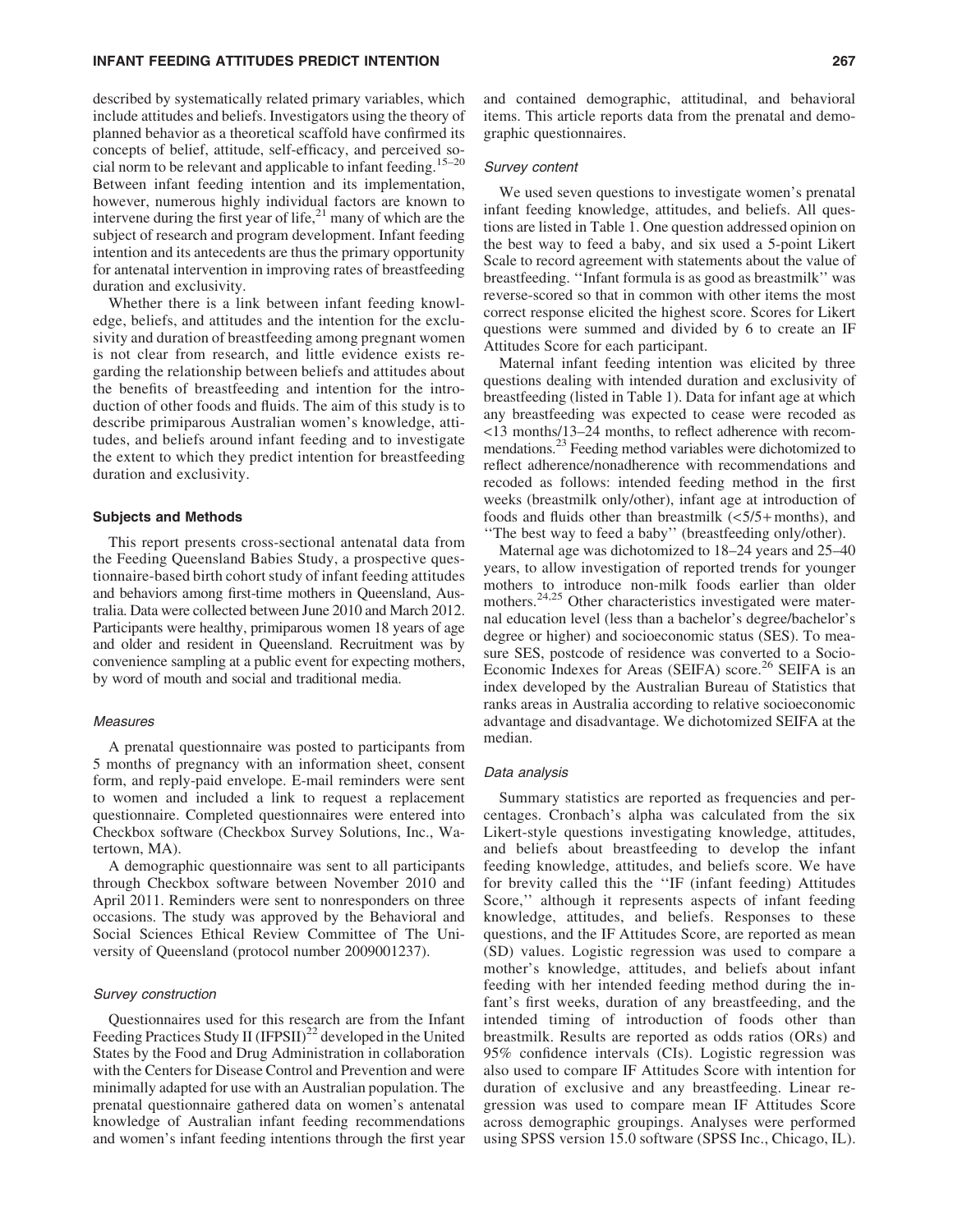|  | TABLE 1. INFANT FEEDING KNOWLEDGE, ATTITUDES, BELIEFS, AND INTENTIONS |  |  |
|--|-----------------------------------------------------------------------|--|--|
|  |                                                                       |  |  |

| Questions that measure                                                                                                                                                                                                                                                                                                                                                                                                                                                                                                                                                                            |                                           |                                           |                                                     |                                  |                                             |  |
|---------------------------------------------------------------------------------------------------------------------------------------------------------------------------------------------------------------------------------------------------------------------------------------------------------------------------------------------------------------------------------------------------------------------------------------------------------------------------------------------------------------------------------------------------------------------------------------------------|-------------------------------------------|-------------------------------------------|-----------------------------------------------------|----------------------------------|---------------------------------------------|--|
| Antenatal infant feeding attitudes and beliefs<br>Which of the following statements is closest to your opinion? The best way to feed a baby is $(n=274)$ :<br><b>Breastfeeding</b><br>A mix of both breastfeeding and formula feeding<br>Formula feeding<br>Breastfeeding and formula feeding are equally good ways to feed a baby.                                                                                                                                                                                                                                                               |                                           |                                           |                                                     |                                  | 233 (85.0)<br>12(4.4)<br>0(0.0)<br>29(10.6) |  |
|                                                                                                                                                                                                                                                                                                                                                                                                                                                                                                                                                                                                   |                                           | Likert scale 1–5                          |                                                     |                                  |                                             |  |
|                                                                                                                                                                                                                                                                                                                                                                                                                                                                                                                                                                                                   | $\mathcal{I}$                             | 2                                         | $\mathfrak{Z}$                                      | $\overline{4}$                   | 5                                           |  |
| IF Beliefs score: How strongly do you agree or disagree with the following statements?<br>1. Infant formula is as good as breastmilk. (Reverse scored.)<br>2. If a baby is fed breastmilk only, he or she will be less likely to become obese.<br>3. If a baby is fed breastmilk only, he or she will be less likely to get ear infections.<br>4. If a baby is breastfed, he or she will be less likely to get a respiratory illness.<br>5. If a baby is fed breastmilk only, he or she will be less likely to get diarrhea.<br>6. Babies should be exclusively breastfed for the first 6 months. | 1<br>5<br>4<br>3<br>3<br>$\overline{7}$   | 13<br>8<br>5<br>$\overline{4}$<br>8<br>10 | 16<br>48<br>47<br>39<br>48<br>22.                   | 31<br>25<br>29<br>36<br>29<br>35 | 38<br>14<br>15<br>18<br>12<br>26            |  |
| Antenatal infant feeding intention<br>What method do you plan to use to feed your new baby in the first few weeks? $(n=276)$<br>Breastmilk only (baby will not be given formula)<br>Formula feed only<br>Both breastfeed and formula feed<br>Don't know yet                                                                                                                                                                                                                                                                                                                                       | 260 (94.2)<br>1(0.4)<br>13(4.7)<br>2(0.7) |                                           |                                                     |                                  |                                             |  |
| How old do you think your baby will be when you first feed him/her any food other than breastmilk? $(n=271)$<br>Less than 1 month<br>$1-2$ months<br>3-4 months<br>5–6 months<br>$7-9$ months<br>More than 9 months                                                                                                                                                                                                                                                                                                                                                                               |                                           | 161(59.4)                                 | 3(1.1)<br>5(1.8)<br>65(24.0)<br>32 (11.9)<br>5(1.8) |                                  |                                             |  |
| How old do you think the baby will be (in months) when you completely stop breastfeeding? Select 1 to 24. (Results in Fig. 1)                                                                                                                                                                                                                                                                                                                                                                                                                                                                     |                                           |                                           |                                                     |                                  |                                             |  |

Data are frequency (%) or percent for Likert scale answers. The Likert scale is scored from 1 (strongly disagree) to 5 (strongly agree). IF, infant feeding.



**FIG 1.** Maternal intention for duration (in months) of any breastfeeding for this infant  $(n=261)$ .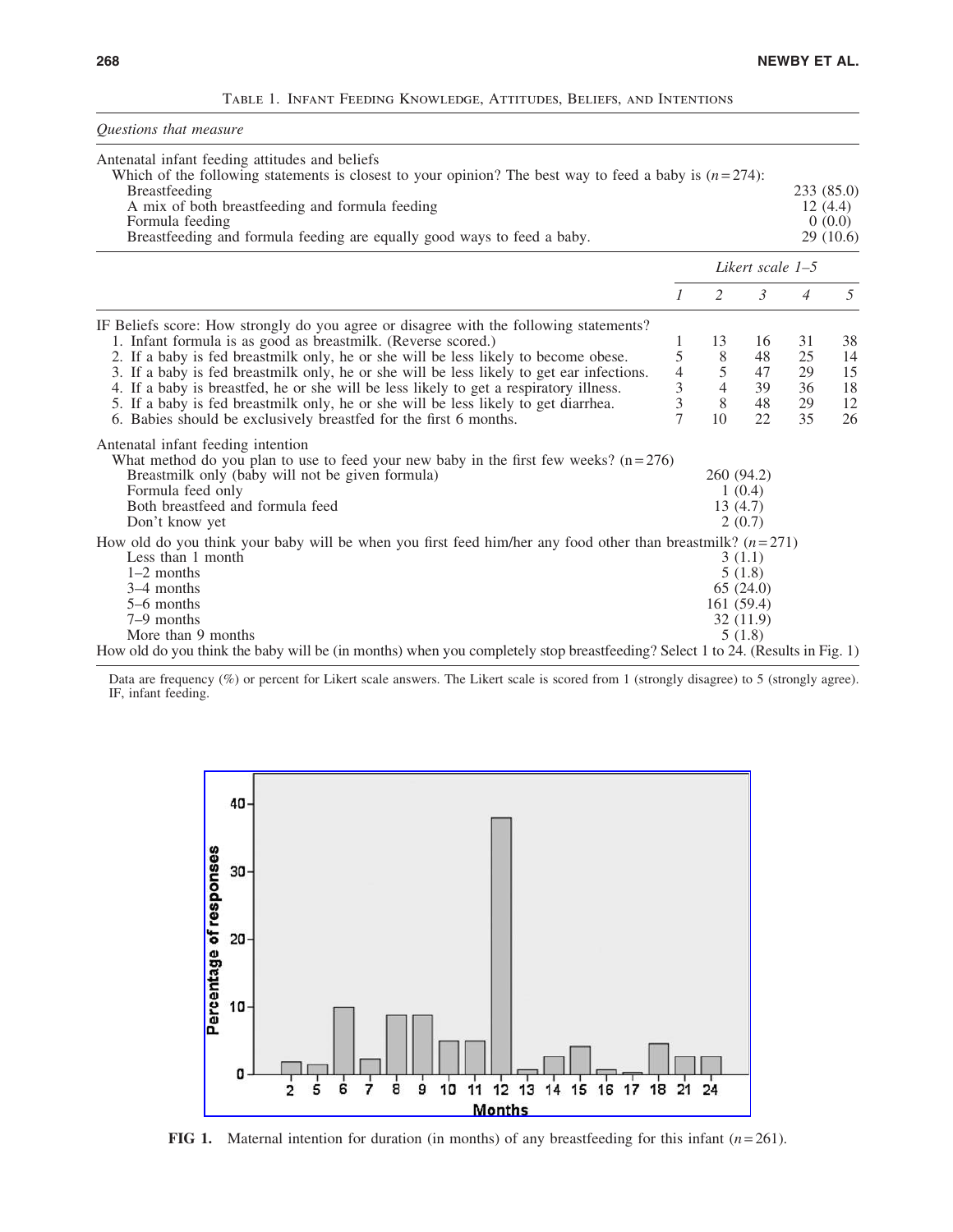# INFANT FEEDING ATTITUDES PREDICT INTENTION 269

|  | TABLE 2. MATERNAL DEMOGRAPHIC PROFILE |  |
|--|---------------------------------------|--|
|  |                                       |  |

| Demographic                      | n   | Percentage |
|----------------------------------|-----|------------|
| Age $(n=277)$                    |     |            |
| Younger than 25 years            | 43  | 15.5       |
| 25 years or older                | 234 | 84.5       |
| SEIFA score $(n=277)$            |     |            |
| Lower                            | 60  | 23.3       |
| Higher                           | 198 | 76.7       |
| Country of birth $(n=181)$       |     |            |
| Australia                        | 142 | 78.5       |
| Other                            | 39  | 21.5       |
| Language at home $(n=181)$       |     |            |
| English                          | 160 | 88.4       |
| Other                            | 21  | 11.6       |
| Marital status $(n=181)$         |     |            |
| Partnered                        | 124 | 68.5       |
| Other                            | 57  | 31.5       |
| Maternal education $(n=181)$     |     |            |
| Less than bachelor's degree      | 68  | 37.6       |
| Bachelor's degree or higher      | 113 | 62.4       |
| Family income per year $(n=182)$ |     |            |
| Less than $$69,999$              | 28  | 15.4       |
| \$70,000 or more                 | 154 | 84.6       |
|                                  |     |            |

SEIFA, Socio-Economic Indexes for Areas.

## **Results**

In total, 277 women completed the prenatal survey, of whom 182 (66%) also completed the demographic survey. Participants had a mean age of 29.3 years, 78.9% were born in Australia, and 56.2% had a bachelor's degree or higher (Table 2).

#### Attitudes and beliefs about infant feeding

Most women (85%) reported that breastfeeding is the best way to feed a baby. Prenatal infant feeding knowledge, attitudes, and beliefs of women in this sample are presented in Table 1. Cronbach's alpha for this set of questions was 0.80, and mean IF Attitudes Score for this sample of women was 3.10  $(SD = 2.05)$ . Table 3 reports IF Attitudes Score as a function of maternal demographic grouping. The IF Attitudes Score was significantly higher for women 25–40 years old than for those 18–24 years old and for those educated to the bachelor's degree level or higher. It was not found to differ significantly according to maternal body mass index, marital status, family income, SEIFA decile, or language spoken at home.

# Feeding intention for this infant

Almost all (98.9%) respondents stated their intention to breastfeed their infant during its first weeks of life, 94.2% of them exclusively. Intention to give any breastmilk fell to 84.3% of women after 6 completed months and to 18.0% after 12 completed months. More than one-quarter of women reported intending to introduce foods other than breastmilk before 5 months of infant age (Table 1).

# Relationship between infant feeding attitudes and beliefs and feeding intention

Women who chose breastfeeding as the best way to feed a baby had nearly five times the odds of intending to breastfeed their infant (OR = 4.90; 95% CI, 2.34–10.23; *p* < 0.01) compared with other mothers. After adjusting for SES, the odds increased to almost seven times ( $OR = 6.75$ ; 95% CI, 2.23–20.48;  $p < 0.01$ ). These mothers also had more than

*Linear regression*

| Category                             | Mean IF Attitudes Score (SD) | Mean difference | p      | 95% CI          |  |
|--------------------------------------|------------------------------|-----------------|--------|-----------------|--|
| Maternal age (years)                 |                              |                 |        |                 |  |
| $18-24(n=43)$                        | 2.15(2.01)                   | Reference       |        |                 |  |
| $25-40$ $(n=234)$                    | 3.27(2.01)                   | 1.12            | < 0.01 | $0.45 - 1.80$   |  |
| Maternal BMI $(kg/m2)$               |                              |                 |        |                 |  |
| $\leq$ 29 ( <i>n</i> = 215)          | 3.23(2.05)                   | Reference       |        |                 |  |
| $\geq 30$ ( <i>n</i> =43)            | 2.66(2.00)                   | $-0.55$         | 0.12   | $-1.23$ to 0.14 |  |
| <b>SEIFA</b>                         |                              |                 |        |                 |  |
| Lower $(n=60)$                       | 2.63(2.07)                   | Reference       |        |                 |  |
| Higher $(n=198)$                     | 3.19(2.02)                   | 0.56            | 0.31   | $-0.52$ to 0.16 |  |
| Maternal education                   |                              |                 |        |                 |  |
| Less than bachelor's $(n=68)$        | 2.41(2.02)                   | Reference       |        |                 |  |
| Bachelor's or higher $(n=113)$       | 3.49 (3.66)                  | 1.08            | < 0.01 | $0.48 - 1.68$   |  |
|                                      |                              |                 |        |                 |  |
| Marital status                       |                              |                 |        |                 |  |
| Partnered $(n=124)$                  | 3.13(1.94)                   | Reference       |        |                 |  |
| Not partnered $(n=57)$               | 2.90(2.25)                   | $-0.23$         | 0.54   | $-0.87$ to 0.46 |  |
| Family income                        |                              |                 |        |                 |  |
| $\langle 570,000(n=28) \rangle$      | 3.58(2.04)                   | Reference       |        |                 |  |
| \$70,000 or more $(n=154)$           | 2.97(2.01)                   | $-0.61$         | 0.16   | $-1.45$ to 0.24 |  |
| Language spoken at home              |                              |                 |        |                 |  |
| English $(n=160)$                    | 3.60(2.21)                   | Reference       |        |                 |  |
| Language other than English $(n=21)$ | 3.00(2.00)                   | $-0.6$          | 0.21   | $-1.56$ to 0.34 |  |
|                                      |                              |                 |        |                 |  |

Table 3. Antenatal Infant Feeding Attitudes Score by Maternal Demographic Profile

BMI, body mass index; CI, confidence interval; IF, Infant Feeding; SEIFA, Socio-Economic Indexes for Areas.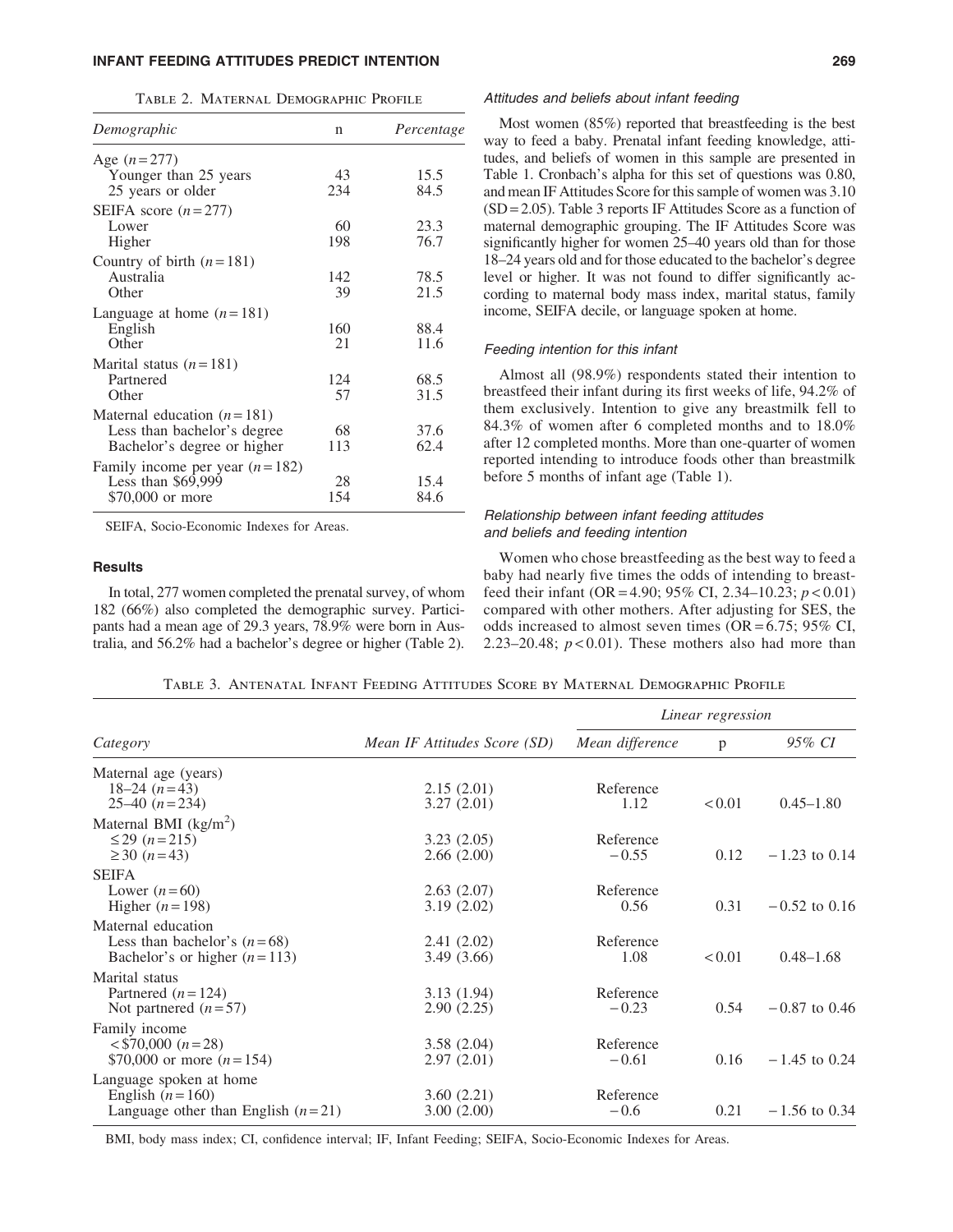four times higher odds of not introducing foods other than breastmilk until at least 5 months (OR = 4.92; 95% CI, 2.34– 10.23;  $p < 0.01$ ) and for intending to breastfeed their infant beyond 12 months of age (OR = 4.24; 95% CI, 1.97–9.16;  $p < 0.01$ ).

There was a correlation between IF Attitudes Score and intended breastfeeding duration, with participants 1.36 times more likely to intend to breastfeed their infant to 12 months for each unit of IF Attitudes Score increase (95% CI, 1.02– 1.80; *p* < 0.01). Intention to introduce foods other than breastmilk after 4 completed months of infant age  $(OR = 3.52;$ 95% CI, 3.36–3.68; *p* < 0.01) and intended breastfeeding duration (OR= 0.62; 95% CI, 0.38–0.86; *p* < 0.01) were significantly associated with IF Attitudes Score.

# **Discussion**

In this sample of well-educated Australian women, knowledge of recommendations and recognition of the specific benefits to infants of breastfeeding are low. Although largely well informed of generalities, women were less aware of the specific underlying evidence relating to optimal infant feeding practice. Their knowledge, attitudes, and beliefs were associated with their infant feeding intention for both feeding method and breastfeeding duration and were predictive of the duration of exclusive and of any breastfeeding.

The message conveyed by infant feeding guidelines is that human infants need human milk for around the first 6 months of life. The 59% of women who planned to introduce other foods besides breastmilk at 5–6 months of age may consider themselves to be acting in line with the guidelines. However, for the one in four women planning to introduce foods other than breastmilk prior to 4 completed months of infant age, their response reflects either a lack of knowledge of infant feeding recommendations or the intention to disregard them.

Attitudes and beliefs are measurable and modifiable and have been shown to influence behavior through intention.<sup>27</sup> This study confirms the relationship of knowledge, attitudes, and beliefs with intention for infant feeding—a relationship that has been established for several healthrelated behaviors<sup>28</sup> and has specifically been articulated for infant feeding by several studies.<sup>29,30</sup> Bartok et al.<sup>31</sup> found education, marital status, breastfeeding intention, and a rating of maternal antenatal breastfeeding importance to be the principal factors associated with breastfeeding duration in a sample of women from the United States. It is noteworthy that for some health-related behaviors, the addition of perceived behavioral control (self-efficacy) to this model has been found to improve its predictive ability by as much as  $34\%$ <sup>32</sup>

# Attitudes and beliefs

We investigated women's knowledge, attitudes, and beliefs about infant feeding. The six Likert-style questions applied to mothers in this sample contain two questions that measure beliefs about infant feeding and a further four that measure outcome expectancy—a component of attitude toward infant feeding. Likert-style response questions in this survey were all ''gain-framed'' statements about the benefits of breastfeeding (which emphasize potential gains through the target behavior) and so represent a coherent set of statements, a finding confirmed by the Cronbach's alpha value of 0.8.

When coupled with subjective norms and perceived behavioral control, attitudes are thought to be good predictors of intention, whereas intention is known to be a good predictor of behavior.<sup>28</sup> Participants in this sample population underestimated the protective value of breastfeeding for their infant in relation to ear infections, respiratory illness, diarrhea, and obesity. Indeed, research among Australian women in  $2009'$  identified that knowledge of the protection that breastfeeding offers their infants against diarrhea and respiratory infection, although limited, was particularly motivating because of the tangible, short-term benefits it is seen to provide. Response profiles in this sample cluster around the ''unsure/somewhat agree or disagree'' area in spite of firm published evidence in support of each statement's underlying scientific premise.<sup>1–3,20</sup> Delivering credible information to fill this knowledge gap may be of value in increasing intention for 6 months of exclusive breastfeeding. Populationbased research suggests maternal intention to breastfeed is a strong predictor of breastfeeding behavior for both its initiation and duration. $33$ 

These Australian data may be compared with those of IFPSII (2005–2007) whose population of U.S. women were of any parity.34 Our primiparous Australian women in 2010 were more likely than IFPSII participants to strongly disagree that infant formula is as good as breastmilk. Australian women were less convinced than U.S. women about the protection that breastfeeding offers against diarrhea, respiratory illness, ear infections, and obesity and were less likely to strongly agree with those statements. Australian women were more likely to agree that babies should be exclusively breastfed for 6 months.

# **Intention**

Health behaviors—specifically, exclusive breastfeeding for the first 6 months of life—are unlikely to occur in the absence of intention to achieve them, although intention is itself several steps removed from action. Intention is of particular importance in its role in predicting infant feeding behavior because of its value as a point of intervention during pregnancy. Breastfeeding knowledge is known to be highly correlated with breastfeeding confidence and actual lactational duration, and daily feeding of breastmilk substitutes is known to be associated with poorer breastfeeding outcomes and shorter breastfeeding duration.<sup>35</sup> Prenatal intention to breastfeed has been shown to influence both initiation and duration of breastfeeding<sup>36</sup> and to be higher in primiparous women than in subsequent pregnancies. The finding that almost 95% of women in this sample intend to breastfeed their infant in his or her first weeks concurs with the findings of the Australian National Infant Feeding Survey,<sup>37</sup> which had a similar data collection period. However, in spite of these intentions, more than 26% of infants in that study less than 1 month old had already received foods other than breastmilk.

# The relationship between attitudes and beliefs and intention

Primiparous women's knowledge, attitudes, and beliefs around infant feeding may be modifiable constructs given appropriate and timely antenatal education. Identifying the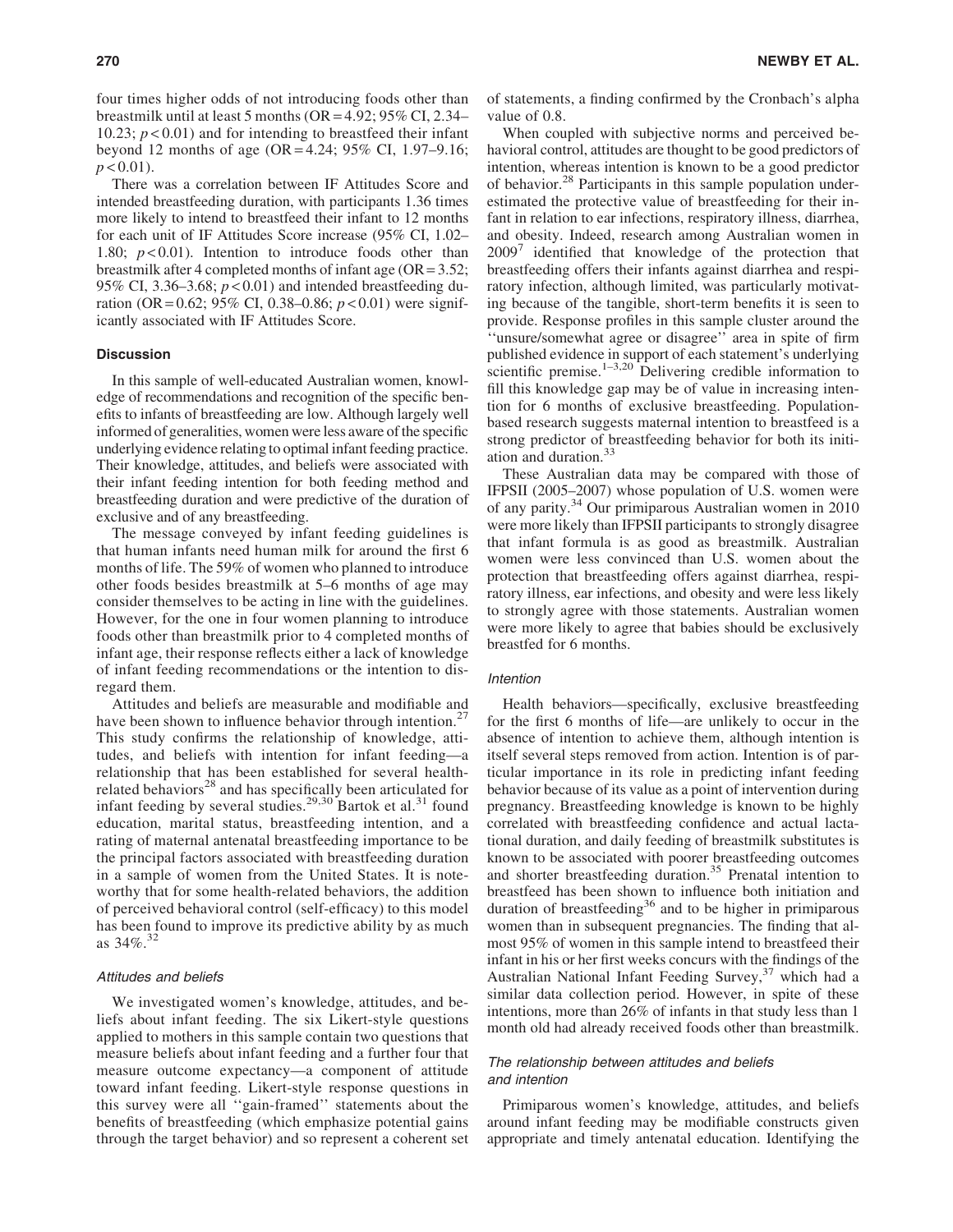## INFANT FEEDING ATTITUDES PREDICT INTENTION 271

association between infant feeding knowledge, attitudes, and beliefs with intention suggests that establishing the nature of specific infant feeding fallacies and misunderstandings and seeking to address them might provide an opportunity to enhance intention by influencing knowledge, attitudes, and beliefs. This research has demonstrated that evidence of the benefits of breastfeeding and of the risks of formula feeding is not being adequately conveyed to pregnant women. In addition, because breastfeeding intention affects not only breastfeeding initiation but its duration and exclusivity, these goals may have a ''knock on'' effect on plans for the introduction of infant formula and complementary solids. Such evidence is valuable in identifying knowledge gaps and the population groups where they occur and in creating targeted antenatal learning management interventions intended to enhance adherence with infant feeding recommendations.

# Strengths and limitations of the study

The nature of recruitment by convenience sampling is a limitation of this research as participants may not be representative of the population of Queensland or of Australian women as a whole. Women from lower socioeconomic groups are underrepresented because of the nature of the recruitment process and the literacy requirements intrinsic to survey completion; however, the lack of association between SES and IF Attitudes Score found in this study shows this may not overly affect the results. The data are also limited by the nature of maternal self-reporting. As a self-reported survey, response bias cannot be discounted. In addition, although decisions about breastfeeding are often formed during early pregnancy, or even prior to pregnancy, for some primiparous women the conceptualization of feeding behaviors around introducing non-milk foods for their infants may be weeks or months in the future and may be under the influence of interactions and learning experiences yet to occur.

# **Conclusions**

Confidence in the specific benefits of breastfeeding for women and their infants is low in this sample of welleducated Australian women. Maternal attitudes and beliefs around infant feeding, knowledge of infant feeding recommendations, and confidence in the health benefits of breastfeeding predict feeding intention during the infant's first weeks. They are also predictive of the duration of exclusive and of any breastfeeding. Although the path between intention and behavioral outcomes may be rocky, infant feeding knowledge, attitudes, and beliefs are amenable to change and may be enhanced by targeted antenatal education. Communication of detailed feeding recommendations for the infant's first year and specific information about the health benefits of breastfeeding may positively impact breastfeeding exclusivity and duration and the age-appropriate introduction of complementary solids.

## Acknowledgments

The authors gratefully acknowledge the assistance of Prof. Gail Williams for strategic direction and of Mr. Simon Forsyth for support in data analysis. R.N. was supported by an Australian Postgraduate Award.

### Disclosure Statement

No competing financial interests exist.

#### References

- 1. Quigley MA, Kelly YJ, Sacker A. Breastfeeding and hospitalization for diarrheal and respiratory infection in the United Kingdom Millennium Cohort Study. *[Pediatrics](http://online.liebertpub.com/action/showLinks?pmid=17403827&crossref=10.1542%2Fpeds.2006-2256)* 2007;119:e837–e842.
- 2. Duijts L, Jaddoe VWV, Hofman A, et al. Prolonged and exclusive breastfeeding reduces the risk of infectious diseases in infancy. *[Pediatrics](http://online.liebertpub.com/action/showLinks?pmid=20566605&crossref=10.1542%2Fpeds.2008-3256)* 2010;126:e18–e25.
- 3. Ip S, Chung M, Raman G, et al. Breastfeeding and maternal and infant health outcomes in developed countries. *[Evid](http://online.liebertpub.com/action/showLinks?pmid=17764214) [Rep Technol Assess \(Full Rep](http://online.liebertpub.com/action/showLinks?pmid=17764214))* 2007;(153):1–186.
- 4. Stuebe AM, Schwarz EB. The risks and benefits of infant feeding practices for women and their children. *[J Perinatol](http://online.liebertpub.com/action/showLinks?pmid=19609306&crossref=10.1038%2Fjp.2009.107)* 2010;30:155–162.
- 5. American Academy of Pediatrics. Breastfeeding and the use of human milk. *Pediatrics* 2012;115:496–506.
- 6. Department of Health and Ageing, ed. *Australian Dietary Guidelines*. Canberra: National Health and Medical Research Council, 2012.
- 7. Woolcot Research. *Research Report: Exploratory Research Regarding Infant Feeding Attitudes and Behaviours*. Canberra: Government of Australia, 2009.
- 8. Hrdy SB. *Mother Nature.* London: Chatto & Windus, 1999.
- 9. Department of Health and Ageing, Australian Government. Clinical practice guidelines for antenatal care—Module I. 2012;1. www.health.gov.au/internet/main/publishing.nsf/ content/015FBFDD266795DBCA257BF0001A0547/\$File/ ANC\_Guidelines\_Mod1\_v32.pdf (accessed January 21, 2014).
- 10. Gage H, Williams P, Von Rosen-Von Hoewel J, et al. Influences on infant feeding decisions of first-time mothers in five European countries. *[Eur J Clin Nutr](http://online.liebertpub.com/action/showLinks?pmid=22692025&crossref=10.1038%2Fejcn.2012.56)* 2012;66:914–919.
- 11. Gage H, Raats M, Williams P, et al. Developmental origins of health and disease: The views of first-time mothers in 5 European countries on the importance of nutritional influences in the first year of life. *[Am J Clin Nutr](http://online.liebertpub.com/action/showLinks?pmid=21849599&crossref=10.3945%2Fajcn.110.001255)* 2011;94: 2018S–2024S.
- 12. Hamilton K, Daniels L, White KM, et al. Predicting mothers' decisions to introduce complementary feeding at 6 months. An investigation using an extended theory of planned behaviour. *[Appetite](http://online.liebertpub.com/action/showLinks?pmid=21316413&crossref=10.1016%2Fj.appet.2011.02.002)* 2011;56:674–681.
- 13. Kronborg H, Vaeth M, Olsen J, et al. Early breastfeeding cessation: Validation of a prognostic breastfeeding score. *[Acta Paediatr](http://online.liebertpub.com/action/showLinks?pmid=17376182&crossref=10.1111%2Fj.1651-2227.2007.00245.x)* 2007;96:688–692.
- 14. Ajzen I, Fishbein M. *Belief, Attitude, Intention, and Behavior: An Introduction to Theory and Research*. London: Addison-Wesley, 1975.
- 15. Dodgson JE, Henly SJ, Duckett L, et al. Theory of planned behavior-based models for breastfeeding duration among Hong Kong mothers. *[Nurs Res](http://online.liebertpub.com/action/showLinks?pmid=12792255&crossref=10.1097%2F00006199-200305000-00004)* 2003;52:148–158.
- 16. Khoury AJ, Moazzem SW, Jarjoura CM, et al. Breastfeeding initiation in low-income women: Role of attitudes, support, and perceived control. *[Womens Health Issues](http://online.liebertpub.com/action/showLinks?pmid=15767196&crossref=10.1016%2Fj.whi.2004.09.003)* 2005;15:64–72.
- 17. Walsh A, Moseley J, Jackson W. The effects of an infantfeeding classroom activity on the breast-feeding knowledge and intentions of adolescents. *[J Sch Nurs](http://online.liebertpub.com/action/showLinks?pmid=18557676&crossref=10.1177%2F1059840555667788)* 2008;24:164–169.
- 18. Chang Y, Valliant M, Bomba AK. Gender differences in knowledge and attitude regarding breastfeeding. *[Int J](http://online.liebertpub.com/action/showLinks?crossref=10.1111%2Fj.1470-6431.2010.00994.x) [Consum Stud](http://online.liebertpub.com/action/showLinks?crossref=10.1111%2Fj.1470-6431.2010.00994.x)* 2012;36:342–351.